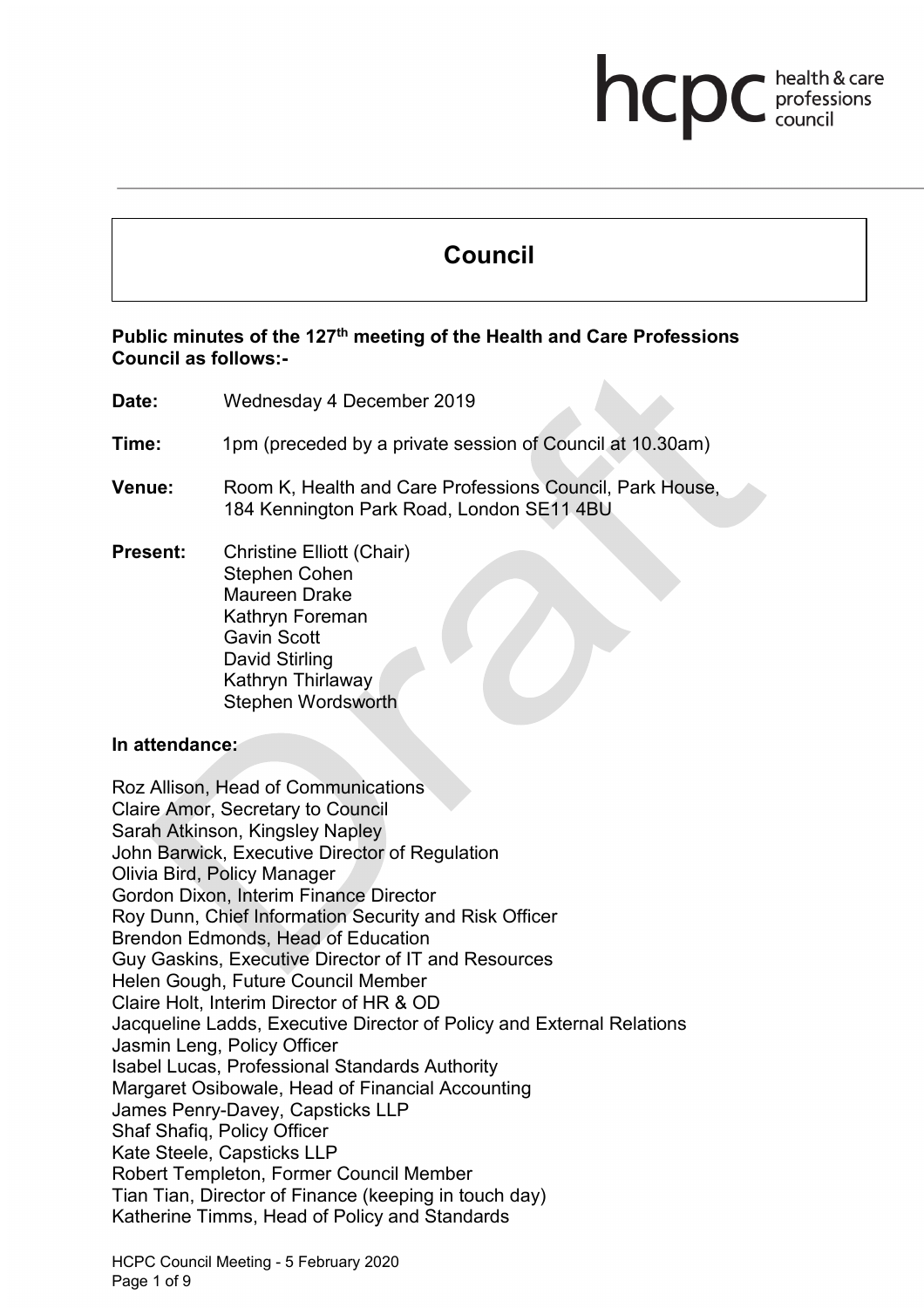# Public Agenda

#### **Item 1.19/170 Chair's welcome and introduction**

- 1.1. The Chair welcomed Council members, the Executive and those seated in the public gallery to the  $127<sup>th</sup>$  meeting of Council.
- 1.2. The Chair noted that Robert Templeton had demitted office from the Council on 2 December as a result of social worker regulation transferring to Social Work England. The Chair and the Council thanked Robert for this significant contribution to the work of the HCPC, his wise counsel and humour and his strong commitment to good regulation.

#### **Item 2.19/171 Apologies for absence**

2.1 Apologies were received from Sue Gallone, Sonya Lam and Eileen Mullan; all due to illness.

#### **Item 3.19/172 Approval of Agenda**

3.1 The Council approved the agenda.

#### **Item 4.19/173 Declaration of Members' interests**

4.1 No interests were declared.

#### **Item 5.19/174 Minutes of the Council meeting of 25 September 2019**

5.1 The Council agreed the minutes of the 126<sup>th</sup> meeting of the Health and Care Professions Council.

#### **Item 6.19/175 Matters arising**

- 6.1 The Council noted those matters arising from the meeting held on 25 September 2019.
- 6.2 The Council received a verbal update on the planned review of Partner fees. It was noted that few responses to the benchmarking survey had been received, and that work was needed to ensure 'like for like' work was benchmarked. The Council would receive the results of this work at their March 2020 meeting.
- 6.3 The Council noted that the development of a professional liaison team was ongoing. An update would be presented to Council early in 2020.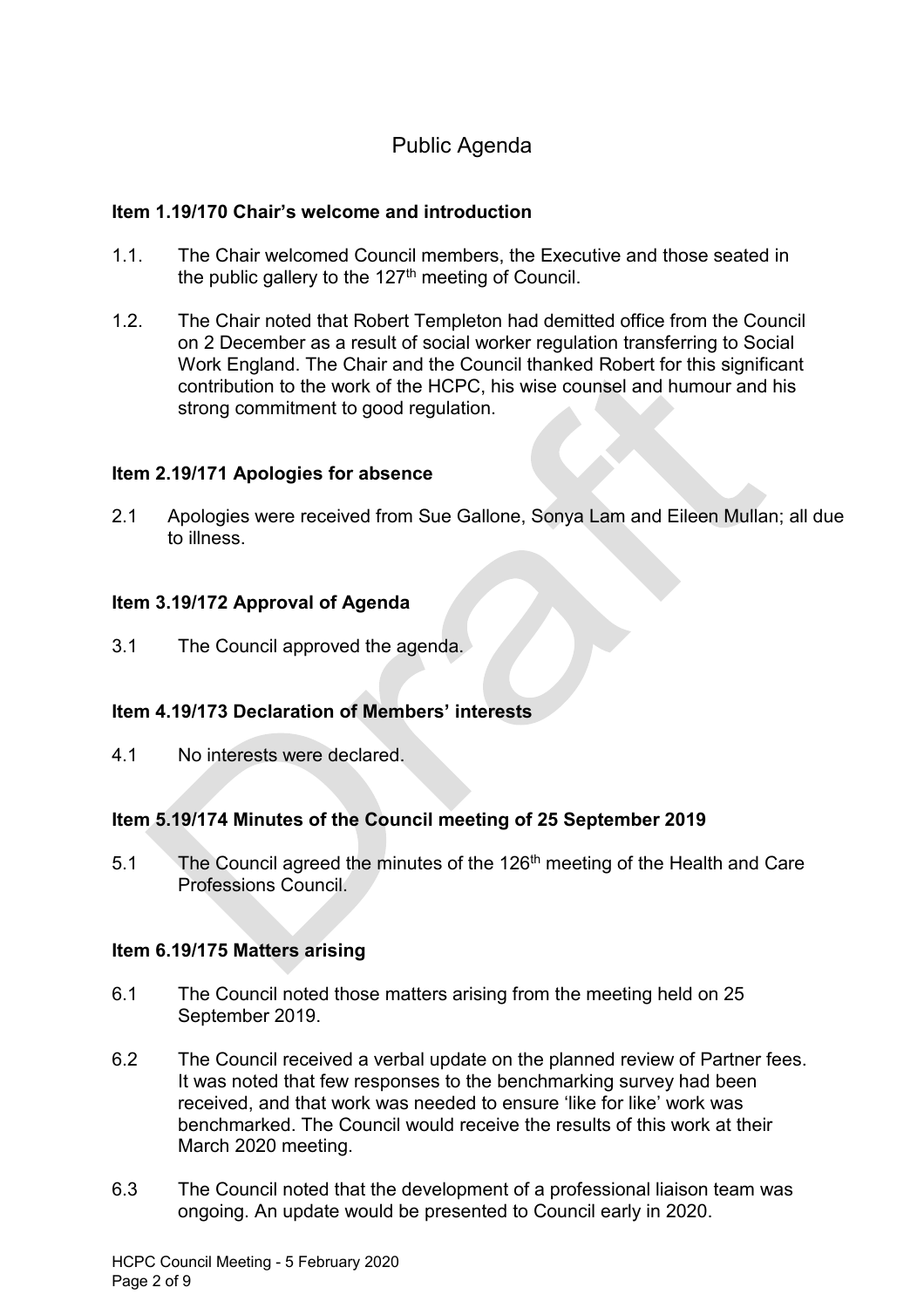# Standing items

#### **Item 7.19/176 Chair's report**

- 7.1 The Council noted a report from the Chair.
- 7.2 The Council noted that members Sonya Lam and David Stirling participated with the Chair in a meeting with Unison representatives in Scotland. The purpose of the meeting was to brief on developments on the proposed fee increase and the rationale for it. The HCPC's engagement on the issue had not been seen as adequate, and the officers proposed a partnership approach, common in Scottish decision-making across the health sector.

#### **Item 8.19/177 Chief Executive's organisational performance report**

- 8.1 The Council received a report from the Interim Chief Executive. The following points were noted:-
	- internal communications and engagement had been a focus with the Interim Chief Executive and SMT holding team briefings and an all employee briefing. Regular meetings with the Employee Forum and the OMT continued as well as intranet updates, an interim CEO blog and answers to FAQs;
	- the KPI for the length of time from receipt of an allegation to ICP was not being met but had reduced and was on target for achieving 33 weeks within six months;
	- employee voluntary turnover had increased, largely as a result of uncertainty around the social work transfer and the number of fixed term roles leaving the organisation. Permanent roles for continuing resource need had been offered to mitigate this. Additionally employee engagement activity had increased and managing change resources had been introduced;
	- the SMT was taking forward the change plan, meeting twice weekly to achieve the vision approved by Council. To support this work, the 'change plan' map has been further developed with project management support;
	- business improvement workshops were underway for FTP. Other areas identified as priorities for workshops were communications, quality assurance and HR. To support this work a process improvement specialist had been appointed on a fixed term basis; and
	- the PWC financial baseline review had completed. A financial modeller had been appointed on a fixed term basis to support taking forward its recommendations.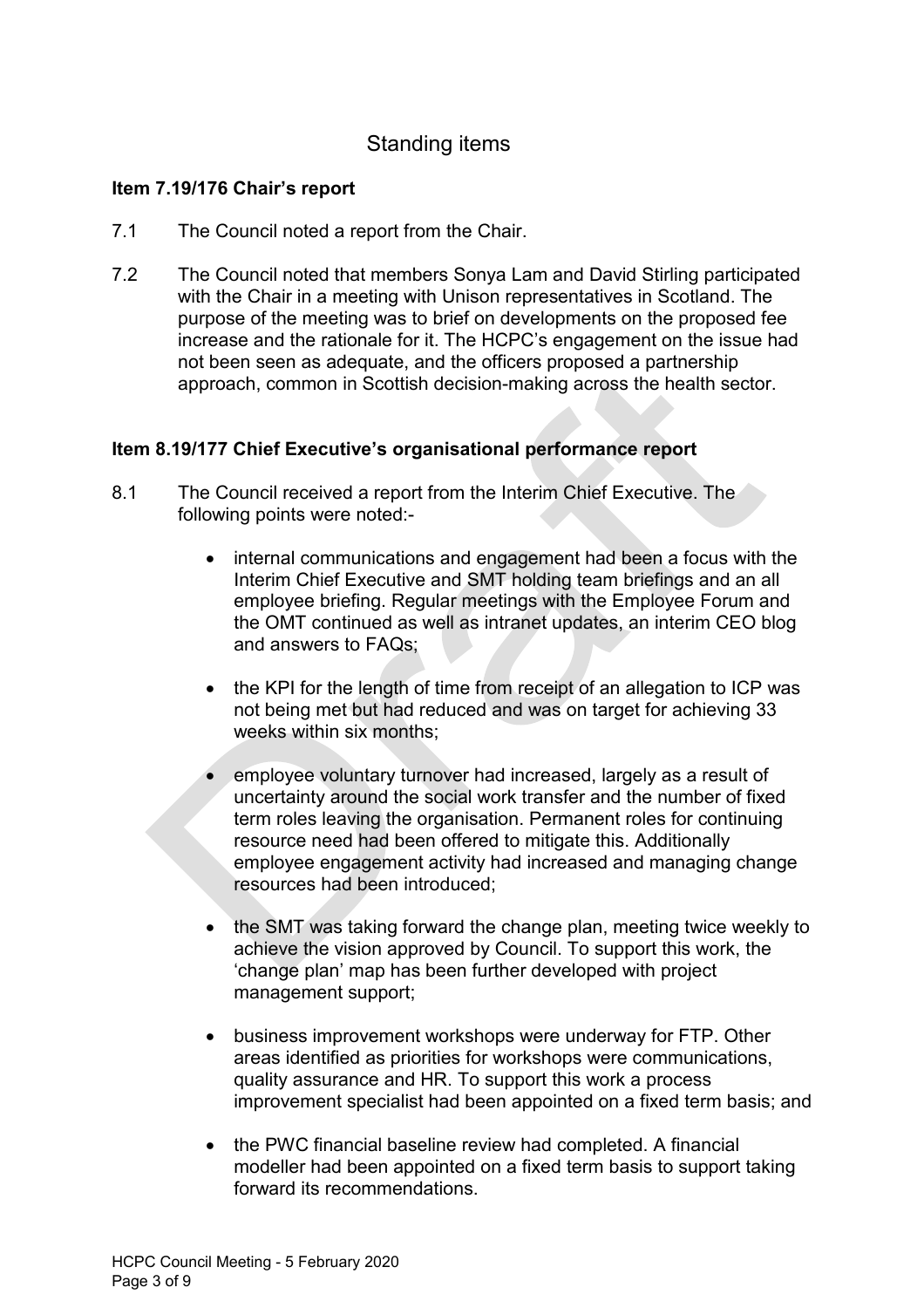- 8.2 The Council noted that the Executive continued to develop the performance report to include change plan progress. The Council agreed that the report provided a suitable level of detail. It was noted that a key element of the change plan was determining key data and metrics for monitoring performance and the Council would be consulted on the results of this work.
- 8.3 The Council agreed that KPIs required review for their current suitability.

#### **Item 9.19/178 Transfer of Social Workers to Social Work England**

- 9.1 The Council received a paper from the Interim Chief Executive.
- 9.2 The Council noted that the paper predated the transfer date of 2 December. All transfer activities went smoothly and the transfer to SWE was successful. Outstanding activity related to the transfer of pre-paid registration fees to SWE and the deletion of social worker data from HCPC systems.
- 9.3 The Interim Chief Executive thanked all HCPC employees involved in making the project a success.
- 9.4 The Council thanked the Executive for its hard work in delivering the successful transfer of social worker regulation. It was agreed that this was an example of successful inter-regulator collaboration. The Council looked forward to an ongoing positive relationship with SWE.

Items for discussion / approval

## **Item 10.19/179 Finance overview and 6&6 month financial reforecast**

- 10.1 The Council received a paper from the Interim Director of Finance.
- 10.2 The Council considered the 6 & 6 month reforecast. It was noted that income was forecast to be £167k more than budget and expenditure to be £717k below budget. Including exceptional items as reported to Council, the reforecast result was £1,011k favourable to budget. The Council agreed the 6 & 6 month reforecast.
- 10.3 The Interim Director of Finance outlined the proposed approach to setting the budget for 2020-21. The following points were noted:-
	- departmental quality and productivity improvement plans arising from business improvement workshops would document measureable benefits realisation timetables;
	- the draft budget for 2020-21 would be produced on from a zero base position taking into account improvement plan delivery;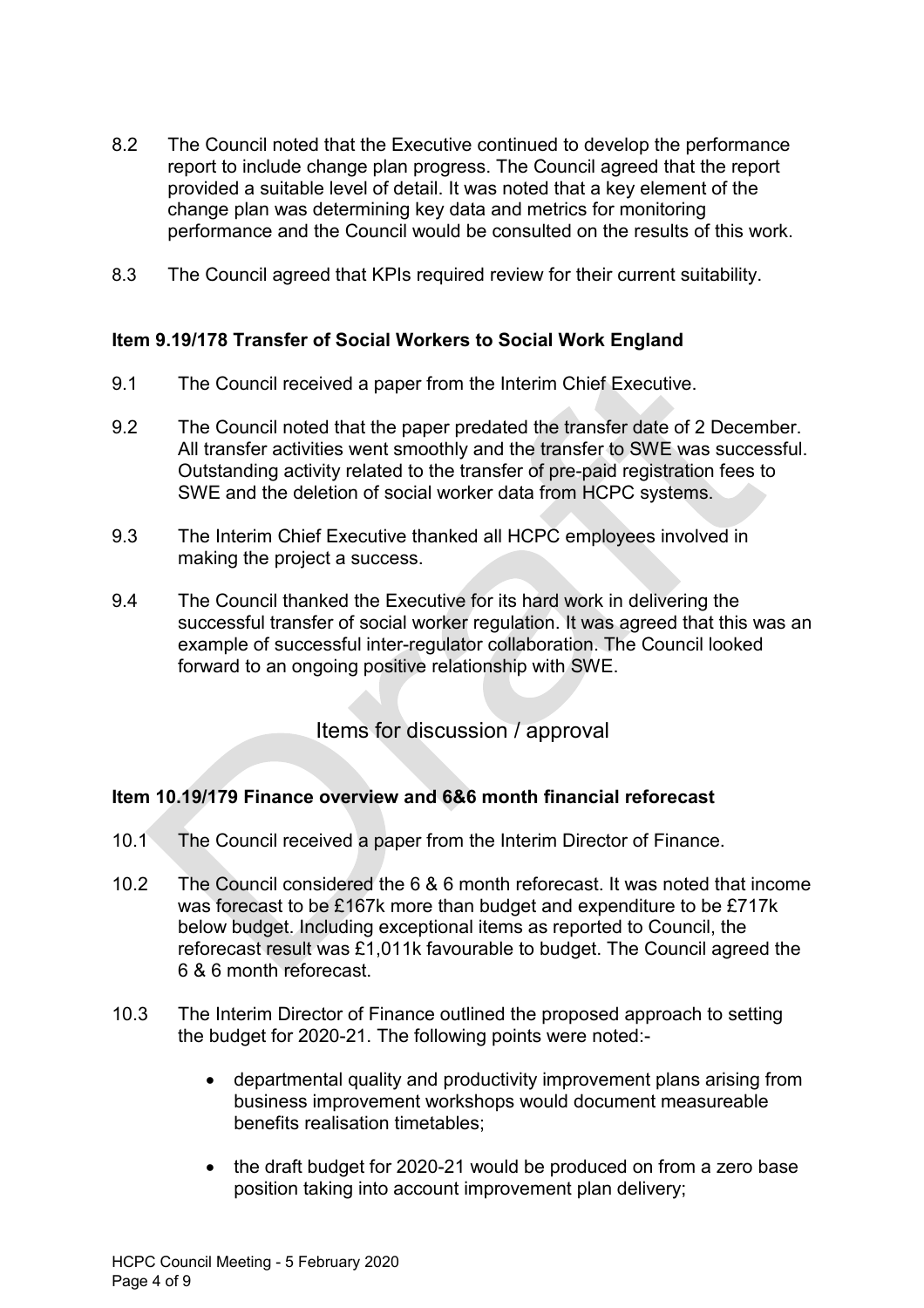- monthly management account reporting would link operational quality and productivity improvements with financial performance;
- budgeting principles and high level headlines for change would be presented to the Council at its 5 February 2020 meeting; and
- the first draft 2020-21 budget would be presented to the Audit Committee for discussion at its 4 March 2020 meeting. The final draft would be presented to Council at its 25 March 2020 meeting for approval.
- 10.4 The Council noted that there would be time for amendments to be made to the budget following Council's consideration in March. It was noted that a more agile approach to budget setting would be followed, enabling change through the year in response to changing needs.
- 10.5 The Council noted that it was proposed to replace the Lloyds Corporate credit card with purchasing cards which would enable increased controls as well as reduce reliance on individuals. The Council approved the use of purchasing cards.

#### **Item 11.i.19/180 Unconfirmed minutes of the Education and Training Committee of 6 November 2019**

11.i.1 The Council noted the unconfirmed minutes of the Education and Training Committee of 6 November 2019.

## **Item 11.ii.19/181 Advanced practice**

- 11.ii.1 The Council received a paper from the Head of Policy and Standards
- 11.ii.2 The Council noted the following points:-
	- Health Education England (HEE) had asked the HCPC for a view on regulation of advanced clinical practice roles. The number of enquiries regarding this area had also increased;
	- a number of healthcare professions regulators met to discuss the area of advanced practice and to explore how it could be taken forward in a consistent manner;
	- the HCPC could take a number of regulatory approaches, from the issuing of guidance to full annotation of the register;
	- in order robustly to assess the patient safety risks associated with advanced practice roles, and the regulatory response required, key stakeholders would be engaged with through a targeted review. Workshops would be held in the four countries; and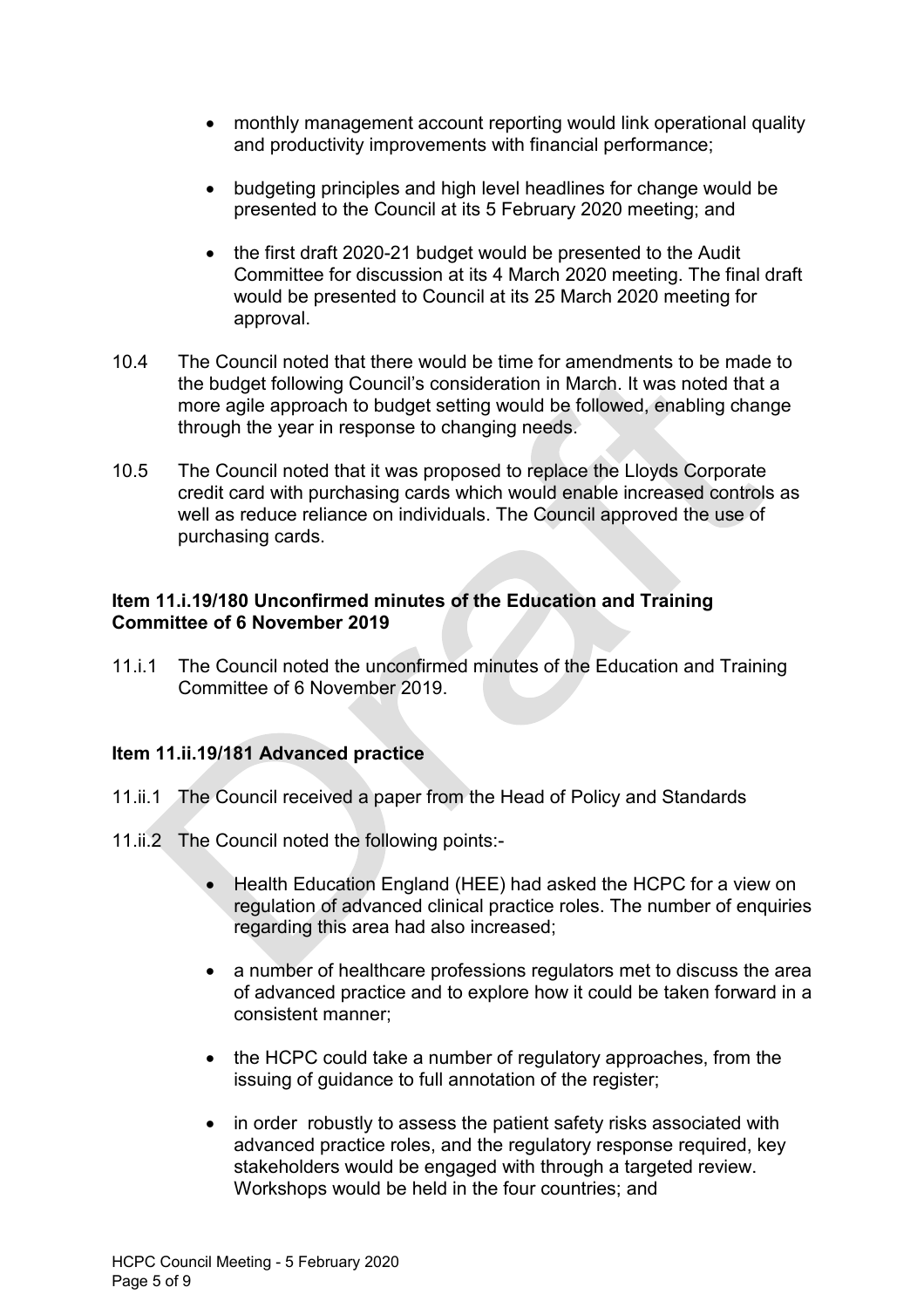- the Education and Training Committee had discussed the area of advanced practice in November 2019 noting the resource implications of annotating for advanced practice and welcomed the proposed collaboration with other regulators to establish a proportionate approach.
- 11.ii.3 The Council noted that a threshold model for standards may not be suitable for advanced practice.
- 11.ii.4 The Council noted that the NMC was keen to engage with the HCPC in its exploration of the area of advanced practice, but that the advanced practice was not currently an area of focus for the NMC, due to competing priorities.
- 11.ii.5 The Council considered that the HCPC should lead the development of advanced practise, including brokering partnerships with other stakeholders. It noted that there was a potential public protection risk which should be assessed to consider what regulatory response was required.
- 11.ii.6 The Council noted that advanced practice featured significantly in the NHS people plan and that as such the HCPC could advocate for government funding to support the development of advanced practice. The Council noted that the HCPC's response to the consultation on the people plan referenced advanced practice as an area for development.
- 11.ii.7 The Council supported the proposed stakeholder engagement plan and requested a timeline for the development of the HCPC's approach to advanced practice.

## **Item 11.iii.19/182 Policy and Standards research update**

- 11.iii.1 The Council received a paper from the Policy Manager.
- 11.iii.2 The Council noted that there were several research projects underway including research on supervision, closed fitness to practise cases and registrant's health and wellbeing.
- 11.iii.3 The Council noted the Professionalism, patient safety and prevention research brief contained in appendix C for which the Executive sought approval to tender. This would be a large-scale piece of research which would inform the HCPC's future prevention work. The Council noted the importance of research in this area and approved the research brief for tender.
- 11.iii.4 The Council requested that the next research update be accompanied by an update on the HCPC's prevention liaison agenda development as the two areas would influence each other.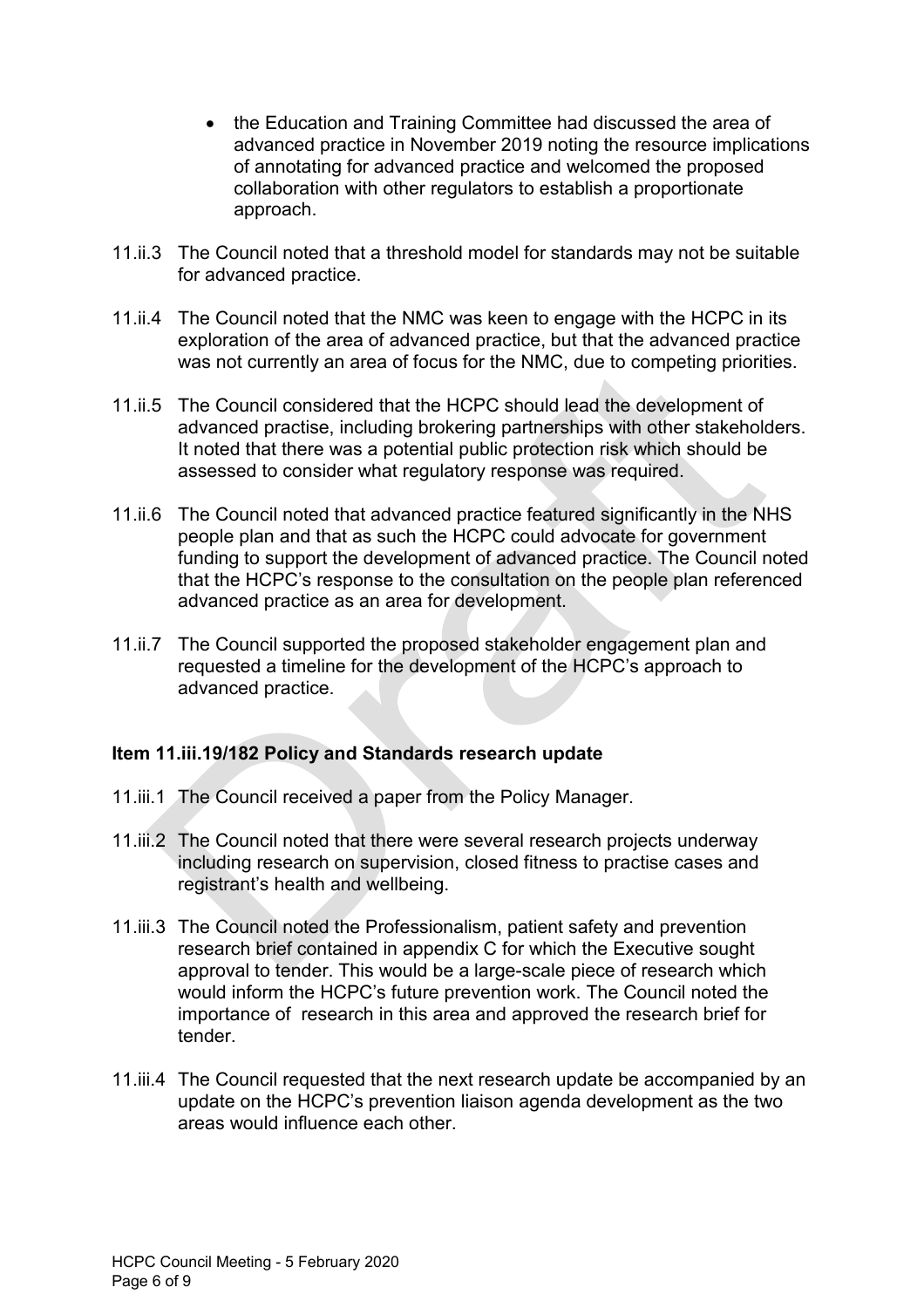#### **Item 12.19/183 How we work with professional bodies when approving education and training programmes**

- 12.1 The Council received a paper from the Head of Education.
- 12.2 The Council noted the following points:-
	- whilst it is common, it is not always the case that professional bodies perform an accreditation role, for programmes;
	- professional bodies shape their profession's knowledge and skills. The standards of education and training (SETs) were designed to reflect the role of professional bodies, by specifically tying in with each profession's curriculum guidance or frameworks;
	- in some areas professional bodies did not provide this function, or as professional body accreditation is voluntary, education providers may choose not to pursue this;
	- the absence of professional body accreditation could sometimes cause concern to the professional bodies regarding the quality of the programmes;
	- if programmes did not follow curriculum guidance, they were required to show how learners could still practise safely and effectively when they had finished the programme; and
	- the HCPC Executive is clear with providers that joint visits are welcome and this was raised as part of the approval visit request process. Where a joint visit did take place the HCPC ensured that its visitors reached their own independent findings.
- 12.3 The Council agreed that the expertise of professional bodies added value to the approval process where it was available. The Council agreed that whilst independence should be maintained, the Executive should explore the benefits of professional body involvement with providers who had indicated they had not engaged with the relevant professional body. This should however remain optional.
- 12.4 The Council agreed that a position statement on professional body involvement in approval activity should be produced. It was noted that this would be presented to the Education and Training Committee for agreement.

## **Item 13.19/184 Equality, diversity and inclusion action plan**

- 13.1 The Council received a paper from the Policy Officer.
- 13.2 The Council noted the following points:-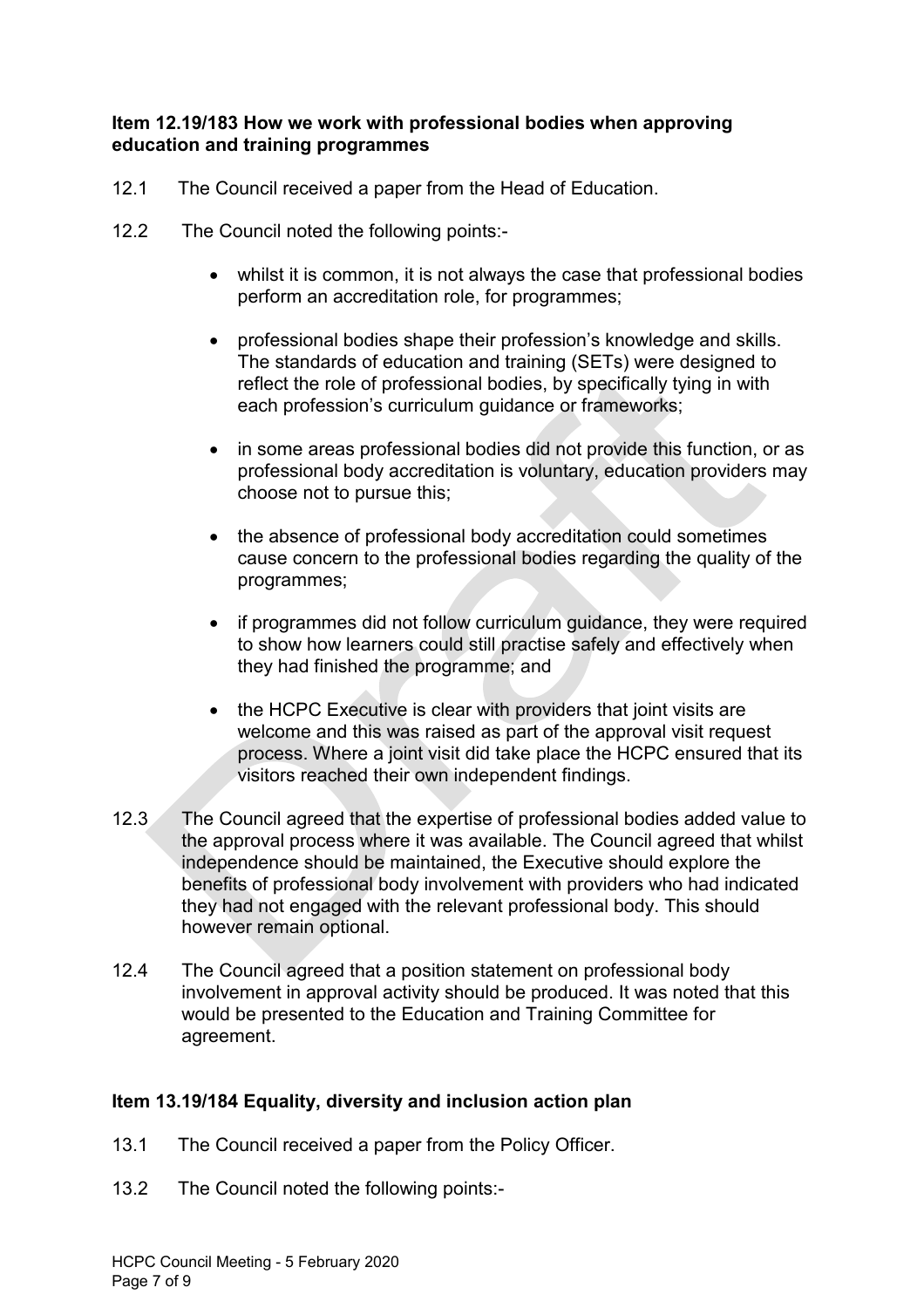- the paper presented progress to the  $2018 2019$  EDI action plan and the proposed approach to the 2019-20 plan.;
- the EDI plan was first introduced in January 2019. For this reason, some actions are still ongoing due to their developmental nature;
- recent changes to the registration system had enabled the collection of registrant EDI data, this would enable a better understanding of the profile of the registrant population. Analysis of this data would improve in 2020; and
- departments were encouraged to wholly embed EDI objectives into their work throughout the year and as such the EDI plan was not an exhaustive list or record of all EDI activities and projects undertaken in the year.
- 13.3 The Council noted progress in the introduction of EDI impact assessments. The Council requested that consideration was given to protected characteristics as part of the plan.
- 13.4 The Council noted that resource availability required prioritisation of new policy initiatives. However, improving the HCPC's ability to collect and learn from EDI data was a priority.
- 13.5 The Council requested that more SMART targets were included in the plan. The Council noted that there were good examples of EDI action plans in the wider public sector that could be learned from.
- 13.6 The Council agreed that a focused group of members would provide support to the Policy and Standards team in developing the plan.

## **Item 14.19/185 Fraud and Anti-bribery policies**

- 14.1 The Council received a paper from the Interim Director of HR and OD and the Chief Information Security and Risk Officer.
- 14.2 The Council noted that in response to recommendations made in an Internal Audit fraud assessment, policies and procedures on Fraud and Anti-Bribery had been reviewed and extended.
- 14.3 The Council noted that training in this area would be provided for employees, Council and Committee members and partners on induction and as a mandatory requirement on an annual basis.
- 14.4 The Council approved the Fraud and Anti-Bribery policies.